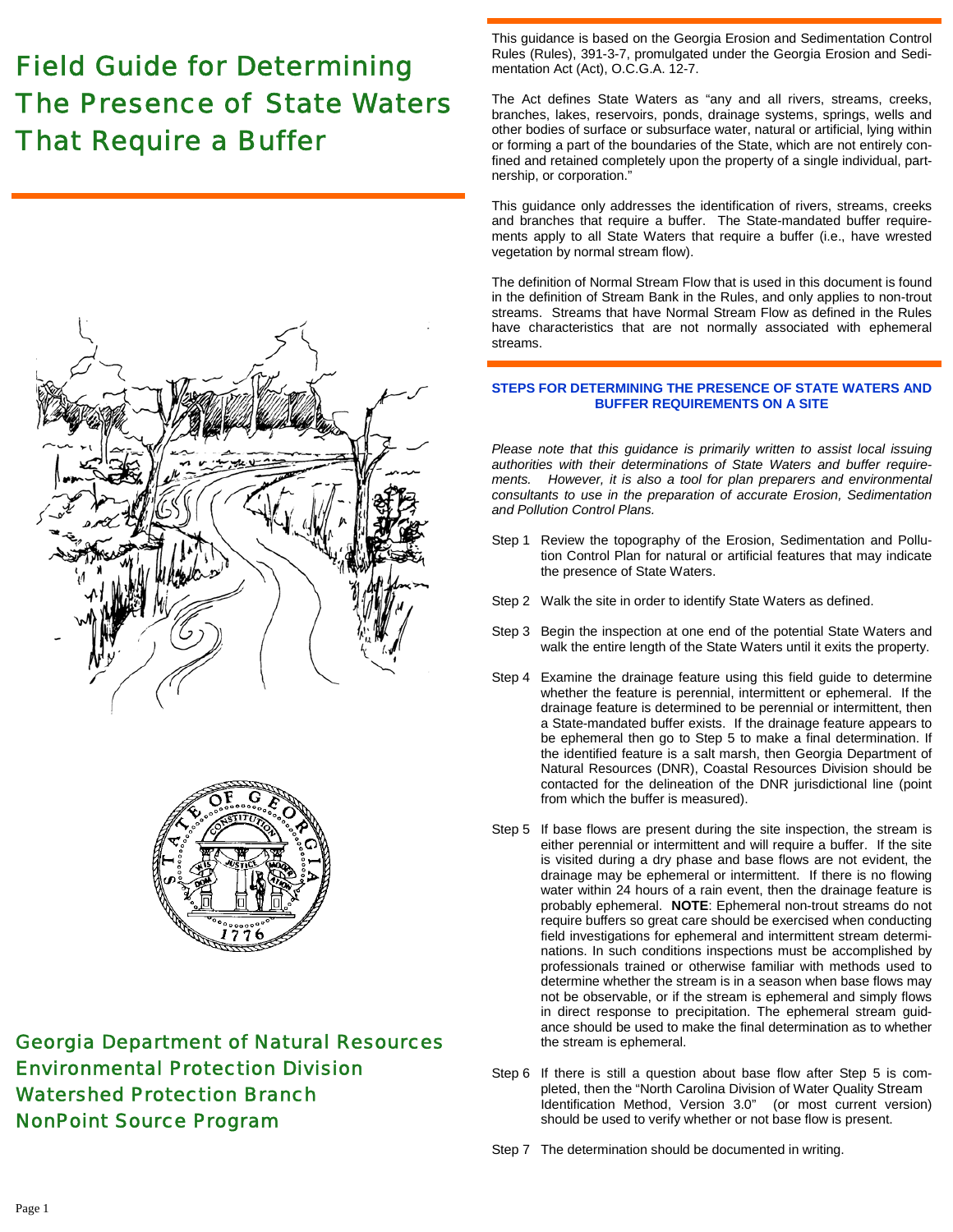### **DEFINITIONS**

- a. "Base Flow" means the discharge that enters a stream channel mainly from groundwater, but also from lakes during periods when no precipitation occurs.
- b. "Buffer" means the area of land immediately adjacent to the banks of State Waters in its natural state of vegetation, which facilitates, when properly vegetated, the protection of water quality and aquatic habitat (O.C.G.A. 12-7-3(2)).
- "Ephemeral Stream" means a stream that typically has no welldefined channel, and which flows only in direct response to precipitation with runoff.
- d. "Intermittent Stream" means a stream that flows in a well-defined channel during wet seasons of the year but not for the entire year.
- e. "Land Disturbing Activity" means any activity which may result in soil erosion and the movement of sediments into State Waters or onto lands within the State, including but not limited to grubbing, dredging, grading, excavating, transporting, and filling of land, but not including those practices to the extent described in O.C.G.A. 12-7-17 (O.C.G.A. 12-7-3(9)).
- f. "Normal Stream Flow" for non-trout waters only, means any stream flow that consists solely of base flow or consists of both base flow and direct runoff during any period of the year. Base flow results from groundwater that enters the stream channel through the soil. This includes spring flows into streams. Direct runoff is the water entering stream channels promptly after rainfalls or snow melts (Rule 391-3-7-.01(w)).
- g. "Perennial Stream" means a stream that flows in a well-defined channel throughout most of the year under normal climatic conditions.
- h. "State Waters" include any and all rivers, streams, creeks, branches, lakes, reservoirs, ponds, drainage systems, springs, wells, and other bodies of surface or subsurface water, natural and artificial, lying within or forming a part of the boundaries of the State which are not entirely confined and retained completely upon the property of a single individual, partnership, or corporation, except as may be defined in O.C.G.A. 12-7-17(8) (O.C.G.A. 12-7-3 (16)).
- i. "Stream Bank" means the confining cut of a stream channel and is usually identified as the point where the normal stream flow has wrested the vegetation (Rule 391-3-7-.01(w)).
- j. "Typical/Average Year" means a year in which the observed base flow and rainfall quantity is approximately equal to the long-term average.
- k. "Wrested Vegetation" means movement of water that removes soil, debris and vegetation, creating a clear demarcation between water flow and vegetative growth.

Please note the following:

- The definition of Normal Stream Flow that appears in this quidance applies only to non-trout streams. **Ephemeral trout streams are not exempt from buffer requirements, but may be eligible for the General Stream Buffer Variance in 391-3-7-.05(9) of the Erosion and Sedimentation Control Rules.** Refer to the Georgia Water Quality Control Rules (391-3-6-.03) for a listing of trout streams.
- Buffer requirements are included in the General NPDES Permit for Storm Water Discharges from Construction Activities.
- Contact DNR, Coastal Resources Division for guidance involving any land disturbing activity in marshland areas.
- State Waters may also be classified as Waters of the U.S., and may require a U.S. Army Corps of Engineers Section 404 permit.

## **PERENNIAL STREAM CHARACTERISTICS**



North Georgia Perennial



Piedmont Perennial



Coastal Perennial

All perennial streams flow throughout the year in a normal climatic year. Site inspections should result in visually discernible stream flows as evidence of base flow contribution between rain events, even in low flow conditions. After confirming perennial flow regimes, the presence of one or more of the following characteristics indicates that the drainage feature is a **perennial stream**:

- 1. Base flow that maintains stream flow throughout the year under normal circumstances.
- 2. Well-developed stream banks and channels include riffles/pools.
- 3. A channel that is almost always sinuous (winding, snake-like, etc.). The degree of sinuosity is specific to physiographic regions. For example, in geographic regions that have mountainous terrain, or in the coastal plain where many streams have been channelized, the channels are less sinuous.
- 4. Evidence of fluctuating high water marks (flood prone width) and/or sediment stained leaves, bare ground, and/or drift lines.
- 5. Evidence of soil and debris movement (scouring) in the stream channel. Leaf litter is usually transient or temporary in the flow channel.
- 6. Wetland or hydrophytic vegetation is usually associated with the stream channel. However, perennial streams with deeply incised or "down-cut" channels will usually have wetland vegetation present along the banks or flood-prone zone. Examples include sedges, rushes, mosses, ferns, and the riparian grasses, shrubs and other woody species.
- 7. Stream bank soils with hydric conditions, including dominant black/ gray colors evident in the exposed stream bank profiles at or above the low flow conditions.
- 8. Exposure of rock or gravel or sand in a continuous or nearly continuous low lying channel. Page 2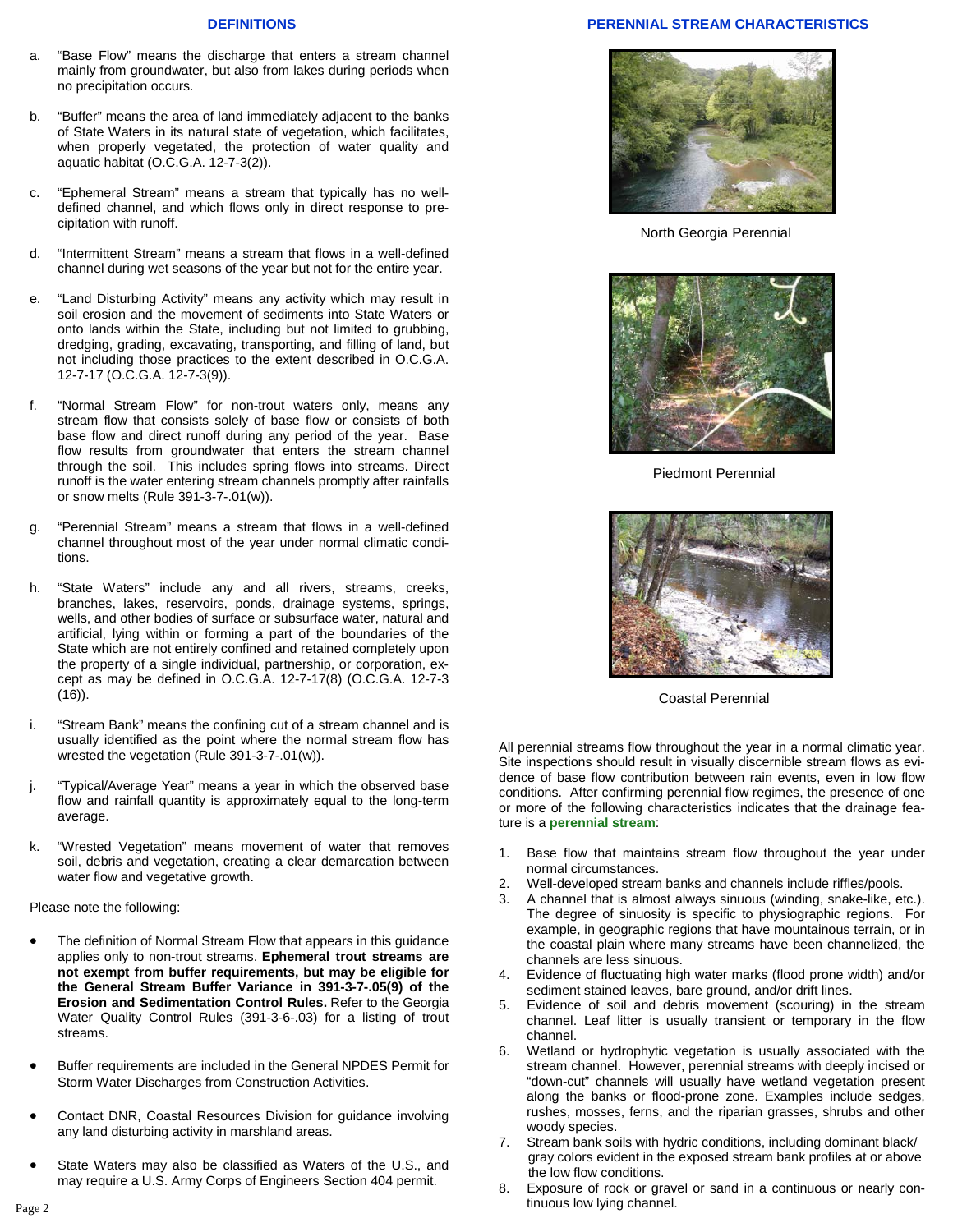### **INTERMITTENT STREAM CHARACTERISTICS**



North Georgia Intermittent



Piedmont Intermittent



Coastal Intermittent

After confirming whether base flows are seasonally present, one or more of the following characteristics indicates that the drainage feature is an **intermittent stream**:

- 1. Well-developed stream bank and defined channel. Riffles/pools channel morpholgy is evident.
- 2. Evidence of fluctuating high water marks (flood prone width) and/or sediment deposits, sediment stained leaves, bare ground and/or drift lines.
- 3. Evidence of soil and debris movement (scouring) in the stream channel. Leaf litter is usually transient or temporary in the flow channel.
- 4. Wetland or hydrophytic vegetation is usually associated with the stream channel or flow area. Intermittent streams with deeply incised or "down-cut" channel will usually have wetland vegetation present along the banks or flood prone zone. Examples include sedges, rushes, mosses, ferns, and the riparian grasses, shrubs and other woody species.
- 5. Exposure of rock or gravel or sand in a continuous or nearly continuous low lying channel.
- 6. In the coastal plain, the soils may be sandy with veins of black.
- 7. Presence of crayfish burrows or chimneys.
- 8. The presence of aquatic insects (in any life phase) or fish. (For help identifying insects as aquatic, use the GA Adopt-A-Stream Aquatic Macroinvertebrate Field Guide, **www.georgiaadoptastream.com**)
- 9. Presence of buttressed trees.

# **EPHEMERAL STREAM CHARACTERISTICS**



North Georgia Ephemeral



Piedmont Ephemeral



Coastal Ephemeral

**The most reliable method for differentiating between intermittent and ephemeral stream types during drier conditions requires investigation of the stream bank (i.e., from the stream bed to the top of the bank).** 

**Intermittent stream banks typically are dominated by soils with hydric indicators, such as: visually confirmed oxidized rhizospheres in the stream bank, matrix of gray or black soils, reducing conditions present and confirmed by a redox meter, or the stream banks otherwise include indicators of hydric soils as determined by the most current list of** *Regional Indicators of Soil Saturation* **as produced by the National Technical Committee for Hydric Soils.** 

**Ephemeral streams usually have poor channel development and lack groundwater-induced base flows that normally result in hydric soils dominating the banks of intermittent and perennial streams.**